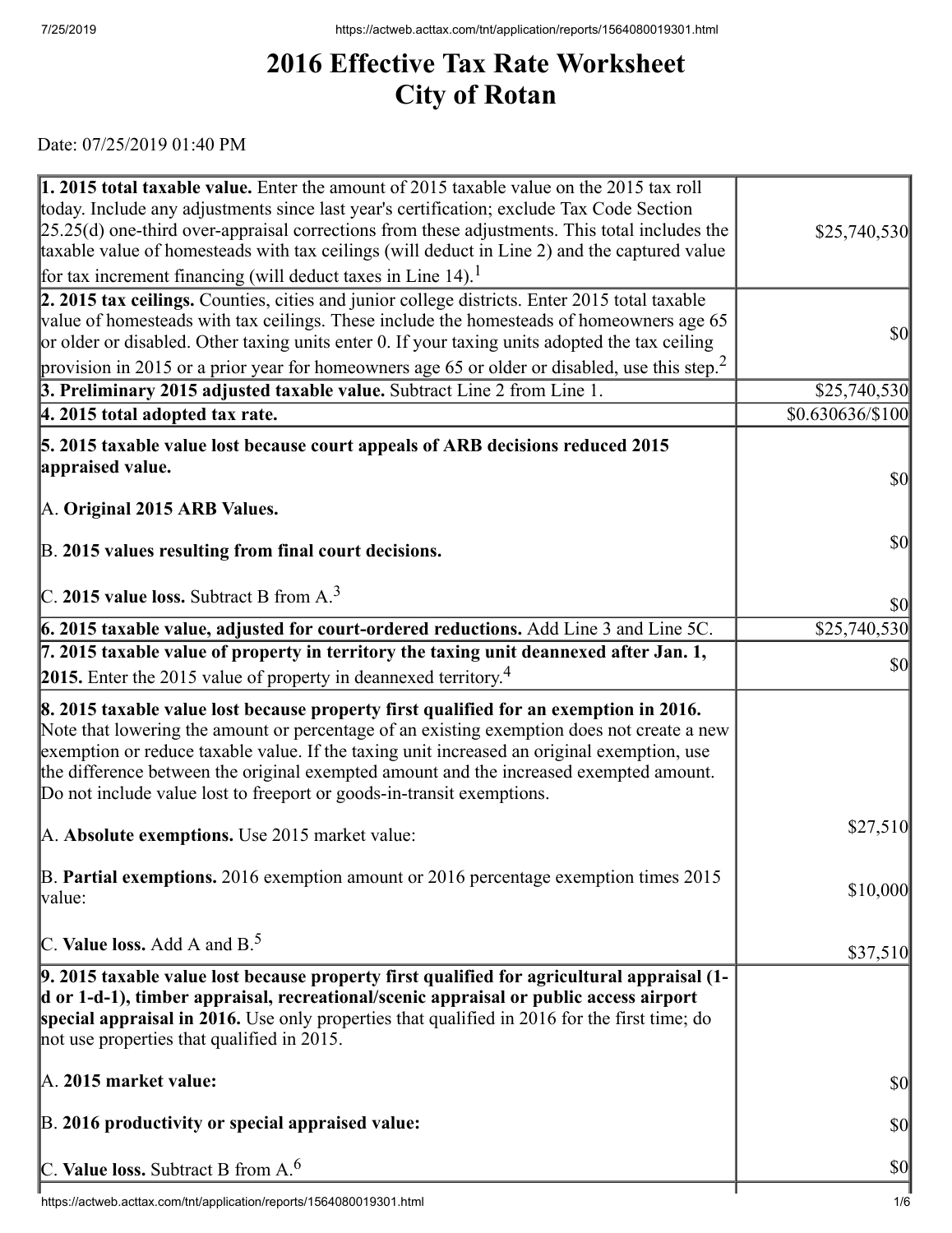7/25/2019 https://actweb.acttax.com/tnt/application/reports/1564080019301.html

| 10. Total adjustments for lost value. Add lines 7, 8C and 9C.                                                                                                                                                                                                                                                                                                                                                                                                                                                                                                                                                                                                                                                            | \$37,510                            |
|--------------------------------------------------------------------------------------------------------------------------------------------------------------------------------------------------------------------------------------------------------------------------------------------------------------------------------------------------------------------------------------------------------------------------------------------------------------------------------------------------------------------------------------------------------------------------------------------------------------------------------------------------------------------------------------------------------------------------|-------------------------------------|
| 11. 2015 adjusted taxable value. Subtract Line 10 from Line 6.                                                                                                                                                                                                                                                                                                                                                                                                                                                                                                                                                                                                                                                           | $\overline{$}25,703,020$            |
| 12. Adjusted 2015 taxes. Multiply Line 4 by Line 11 and divide by \$100.                                                                                                                                                                                                                                                                                                                                                                                                                                                                                                                                                                                                                                                 | \$162,092                           |
| 13. Taxes refunded for years preceding tax year 2015. Enter the amount of taxes refunded<br>by the taxing unit for tax years preceding tax year 2015. Types of refunds include court<br>decisions, Tax Code Section 25.25(b) and (c) corrections and Tax Code Section 31.11<br>payment errors. Do not include refunds for tax year 2015. This line applies only to tax years<br>preceding tax year $2015.7$                                                                                                                                                                                                                                                                                                              | $\frac{1}{2}$                       |
| 14. Taxes in tax increment financing (TIF) for tax year 2015. Enter the amount of taxes<br>paid into the tax increment fund for a reinvestment zone as agreed by the taxing unit. If the                                                                                                                                                                                                                                                                                                                                                                                                                                                                                                                                 | $\vert \mathbf{S} \mathbf{0} \vert$ |
| taxing unit has no 2016 captured appraised value in Line 16D, enter $0.8$                                                                                                                                                                                                                                                                                                                                                                                                                                                                                                                                                                                                                                                |                                     |
| 15. Adjusted 2015 taxes with refunds and TIF adjustment. Add Lines 12 and 13, subtract<br>Line $14.9$                                                                                                                                                                                                                                                                                                                                                                                                                                                                                                                                                                                                                    | \$162,092                           |
| <b>16. Total 2016 taxable value on the 2016 certified appraisal roll today.</b> This value<br>includes only certified values and includes the total taxable value of homesteads with tax<br>ceilings (will deduct in Line 18). These homesteads include homeowners age 65 or older or<br>disabled. <sup>10</sup>                                                                                                                                                                                                                                                                                                                                                                                                         |                                     |
| A. Certified values:                                                                                                                                                                                                                                                                                                                                                                                                                                                                                                                                                                                                                                                                                                     | \$27,870,710                        |
| B. Counties: Include railroad rolling stock values certified by the Comptroller's office:                                                                                                                                                                                                                                                                                                                                                                                                                                                                                                                                                                                                                                | $\vert \mathbf{S} \mathbf{0} \vert$ |
| C. Pollution control exemption: Deduct the value of property exempted for the current tax<br>year for the first time as pollution control property:                                                                                                                                                                                                                                                                                                                                                                                                                                                                                                                                                                      | $\frac{1}{2}$                       |
| $\vert$ D. Tax increment financing: Deduct the 2016 captured appraised value of property taxable<br>by a taxing unit in a tax increment financing zone for which the 2016 taxes will be deposited<br>into the tax increment fund. Do not include any new property value that will be included in<br>Line 21 below. $11$                                                                                                                                                                                                                                                                                                                                                                                                  | $\vert \mathbf{S} \mathbf{0} \vert$ |
| E. Total 2016 value. Add A and B, then subtract C and D.                                                                                                                                                                                                                                                                                                                                                                                                                                                                                                                                                                                                                                                                 |                                     |
|                                                                                                                                                                                                                                                                                                                                                                                                                                                                                                                                                                                                                                                                                                                          | \$27,870,710                        |
| $\vert$ 17. Total value of properties under protest or not included on certified appraisal roll. $^{12}$                                                                                                                                                                                                                                                                                                                                                                                                                                                                                                                                                                                                                 |                                     |
| A. 2016 taxable value of properties under protest. The chief appraiser certifies a list of<br>properties still under ARB protest. The list shows the appraisal district's value and the<br>taxpayer's claimed value, if any, or an estimate of the value if the taxpayer wins. For each of<br>the properties under protest, use the lowest of these values. Enter the total value. <sup>13</sup>                                                                                                                                                                                                                                                                                                                         | $\vert \$\text{O}\vert$             |
| B. 2016 value of properties not under protest or included on certified appraisal roll.<br>The chief appraiser gives taxing units a list of those taxable properties that the chief<br>appraiser knows about, but are not included in the appraisal roll certification. These<br>properties also are not on the list of properties that are still under protest. On this list of<br>properties, the chief appraiser includes the market value, appraised value and exemptions for<br>the preceding year and a reasonable estimate of the market value, appraised value and<br>exemptions for the current year. Use the lower market, appraised or taxable value (as<br>appropriate). Enter the total value. <sup>14</sup> | $\vert \mathbf{S} \mathbf{0} \vert$ |
| C. Total value under protest or not certified: Add A and B.                                                                                                                                                                                                                                                                                                                                                                                                                                                                                                                                                                                                                                                              |                                     |
|                                                                                                                                                                                                                                                                                                                                                                                                                                                                                                                                                                                                                                                                                                                          |                                     |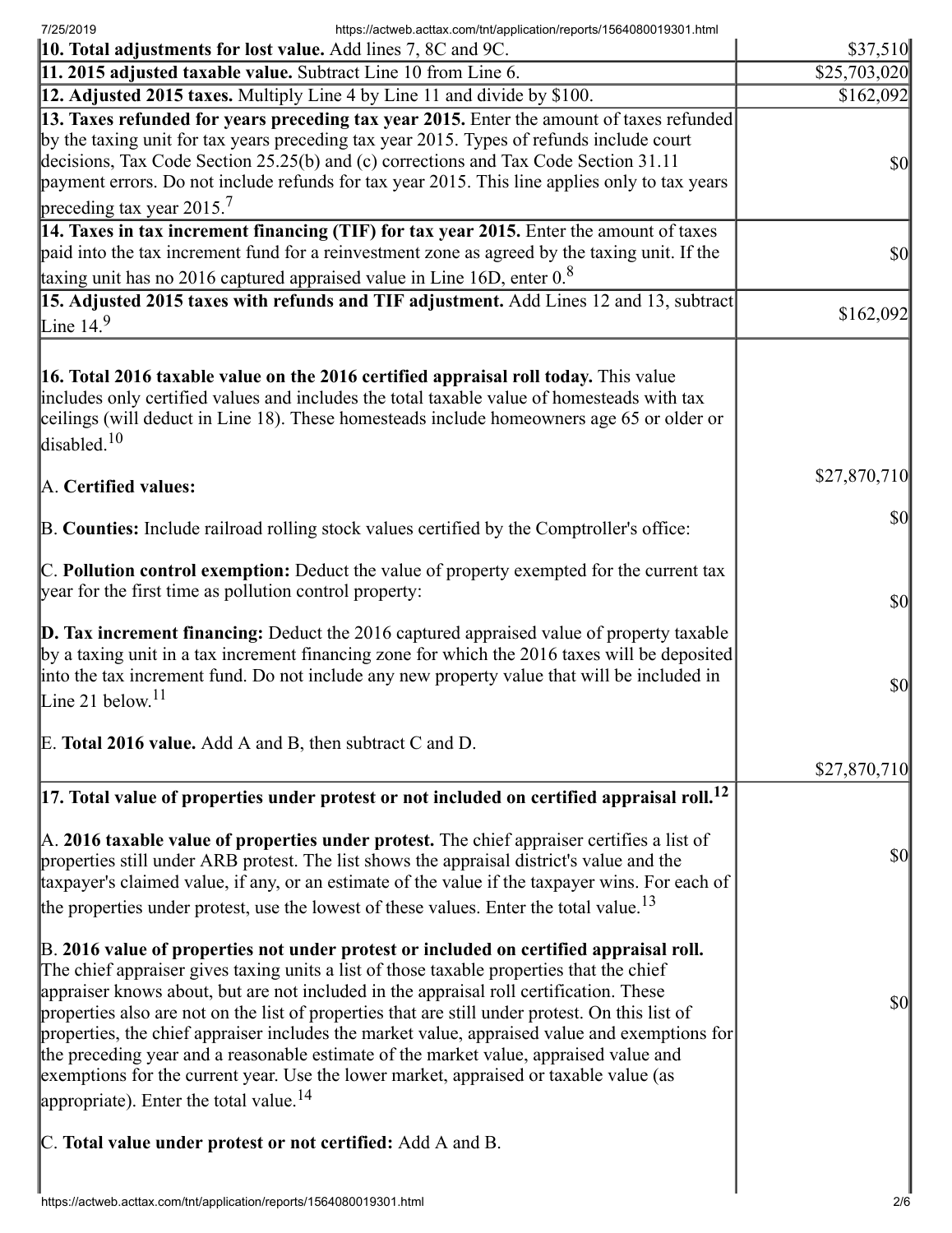|                                                                                                                                                                                                                                                                                                                                                                                                                                                                                                                                                                                                                                                | $\frac{1}{2}$    |
|------------------------------------------------------------------------------------------------------------------------------------------------------------------------------------------------------------------------------------------------------------------------------------------------------------------------------------------------------------------------------------------------------------------------------------------------------------------------------------------------------------------------------------------------------------------------------------------------------------------------------------------------|------------------|
| 18. 2016 tax ceilings. Counties, cities and junior colleges enter 2016 total taxable value of<br>homesteads with tax ceilings. These include the homesteads of homeowners age 65 or older<br>or disabled. Other taxing units enter 0. If your taxing units adopted the tax ceiling provision<br>$\ $ in 2015 or a prior year for homeowners age 65 or older or disabled, use this step. <sup>15</sup>                                                                                                                                                                                                                                          | \$0              |
| 19. 2016 total taxable value. Add Lines 16E and 17C. Subtract Line 18.                                                                                                                                                                                                                                                                                                                                                                                                                                                                                                                                                                         | \$27,870,710     |
| 20. Total 2016 taxable value of properties in territory annexed after Jan. 1, 2015.<br>Include both real and personal property. Enter the 2016 value of property in territory<br>$\int$ annexed. <sup>16</sup>                                                                                                                                                                                                                                                                                                                                                                                                                                 | $\frac{1}{2}$    |
| 21. Total 2016 taxable value of new improvements and new personal property located<br>in new improvements. New means the item was not on the appraisal roll in 2015. An<br>improvement is a building, structure, fixture or fence erected on or affixed to land. New<br>additions to existing improvements may be included if the appraised value can be<br>determined. New personal property in a new improvement must have been brought into the<br>taxing unit after Jan. 1, 2015, and be located in a new improvement. New improvements $do$<br>include property on which a tax abatement agreement has expired for $2016$ . <sup>17</sup> | \$226,880        |
| 22. Total adjustments to the 2016 taxable value. Add Lines 20 and 21.                                                                                                                                                                                                                                                                                                                                                                                                                                                                                                                                                                          | \$226,880        |
| 23. 2016 adjusted taxable value. Subtract Line 22 from Line 19.                                                                                                                                                                                                                                                                                                                                                                                                                                                                                                                                                                                | \$27,643,830     |
| 24. 2016 effective tax rate. Divide Line 15 by Line 23 and multiply by $$100.18$                                                                                                                                                                                                                                                                                                                                                                                                                                                                                                                                                               | \$0.586358/\$100 |
| <b>25. COUNTIES ONLY.</b> Add together the effective tax rates for each type of tax the county<br>levies. The total is the 2016 county effective tax rate. <sup>19</sup>                                                                                                                                                                                                                                                                                                                                                                                                                                                                       |                  |

A county, city or hospital district that adopted the additional sales tax in November 2015 or in May 2016 must adjust its effective tax rate. The Additional Sales Tax Rate Worksheet sets out this adjustment. Do not forget to complete the Additional Sales Tax Rate Worksheet if the taxing unit adopted the additional sales tax on these dates.

<sup>1</sup>Tex. Tax Code Section  $26.012(14)$ <sup>2</sup>Tex. Tax Code Section  $26.012(14)$ Tex. Tax Code Section 26.012(13) Tex. Tax Code Section 26.012(15) Tex. Tax Code Section 26.012(15)  ${}^{6}$ Tex. Tax Code Section 26.012(15) Tex. Tax Code Section 26.012(13)  ${}^{8}$ Tex. Tax Code Section 26.03(c)  $^{9}$ Tex. Tax Code Section 26.012(13) Tex. Tax Code Section 26.012(15) Tex. Tax Code Section 26.03(c) Tex. Tax Code Section 26.01(c) <sup>13</sup>Tex. Tax Code Section 26.04 and 26.041 Tex. Tax Code Section 26.04 and 26.041 Tex. Tax Code Section 26.012(6) Tex. Tax Code Section 26.012(17) <sup>17</sup>Tex. Tax Code Section  $26.012(17)$ Tex. Tax Code Section 26.04(c) Tex. Tax Code Section 26.04(d)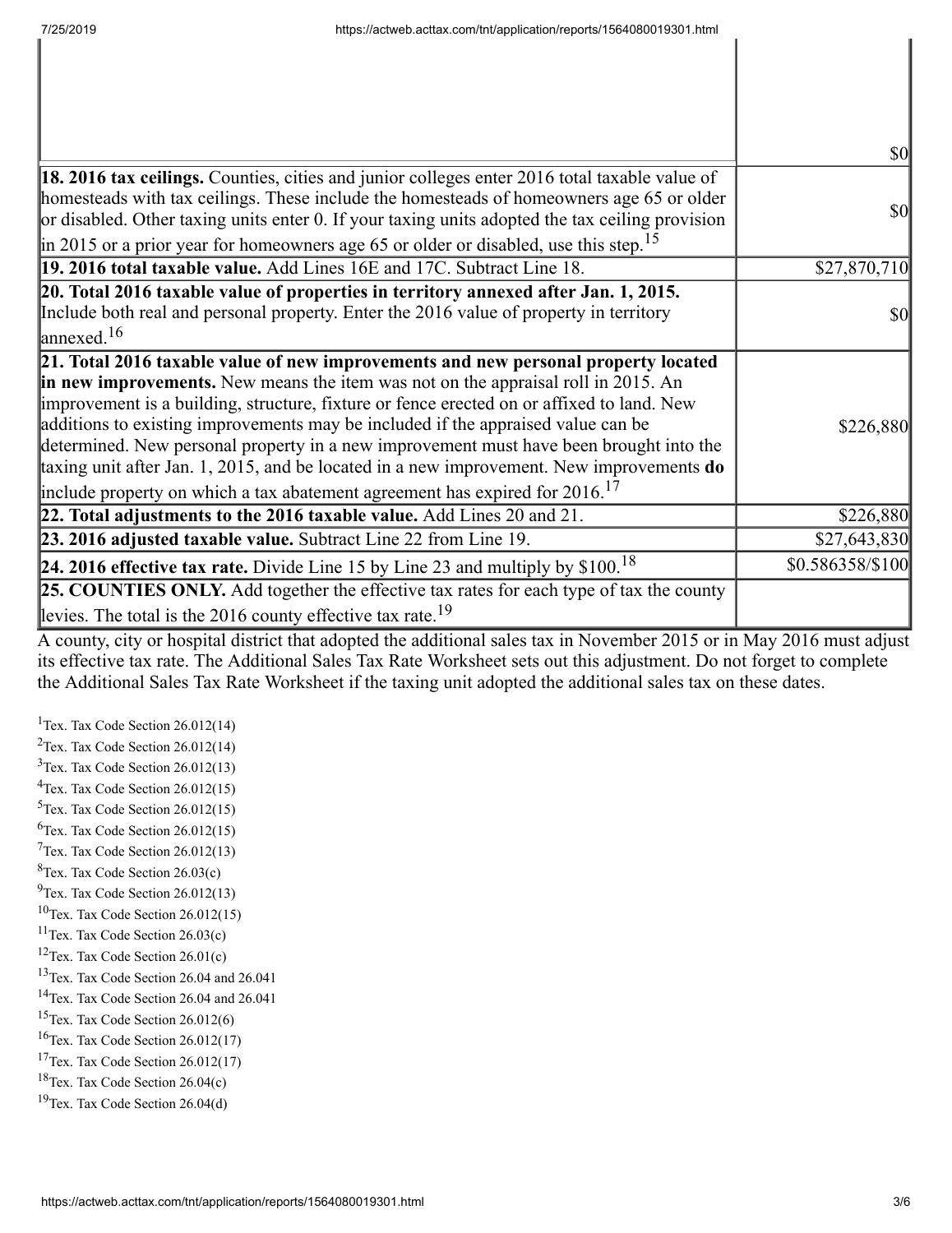## **2016 Rollback Tax Rate Worksheet City of Rotan**

Date: 07/25/2019

| 26. 2015 maintenance and operations (M&O) tax rate.                                                                                                                                           | $$0.630636\%100$ |
|-----------------------------------------------------------------------------------------------------------------------------------------------------------------------------------------------|------------------|
| 27. 2015 adjusted taxable value. Enter the amount from Line 11.                                                                                                                               | \$25,703,020     |
| 28. 2015 M&O taxes.                                                                                                                                                                           |                  |
|                                                                                                                                                                                               |                  |
|                                                                                                                                                                                               |                  |
| A. Multiply Line 26 by Line 27 and divide by \$100.                                                                                                                                           | \$162,092        |
| B. Cities, counties and hospital districts with additional sales tax: Amount of additional                                                                                                    |                  |
| sales tax collected and spent on M&O expenses in 2015. Enter amount from full year's sales<br>tax revenue spent for M&O in 2015 fiscal year, if any. Other taxing units enter 0. Counties     | \$52,946         |
| exclude any amount that was spent for economic development grants from the amount of                                                                                                          |                  |
| sales tax spent.                                                                                                                                                                              |                  |
|                                                                                                                                                                                               |                  |
| C. Counties: Enter the amount for the state criminal justice mandate. If second or later year,                                                                                                |                  |
| the amount is for increased cost above last year's amount. Other taxing units enter 0.                                                                                                        | <b>\$0</b>       |
| D. Transferring function: If discontinuing all of a department, function or activity and                                                                                                      |                  |
| transferring it to another taxing unit by written contract, enter the amount spent by the taxing                                                                                              |                  |
| unit discontinuing the function in the 12 months preceding the month of this calculation. If                                                                                                  |                  |
| the taxing unit did not operate this function for this 12-month period, use the amount spent                                                                                                  | $\frac{1}{2}$    |
| in the last full fiscal year in which the taxing unit operated the function. The taxing unit                                                                                                  |                  |
| discontinuing the function will subtract this amount in H below. The taxing unit receiving                                                                                                    |                  |
| the function will add this amount in H below. Other taxing units enter 0.                                                                                                                     |                  |
| E. Taxes refunded for years preceding tax year 2015: Enter the amount of M&O taxes                                                                                                            |                  |
| refunded in the preceding year for taxes before that year. Types of refunds include court                                                                                                     | $\frac{1}{2}$    |
| decisions, Tax Code Section 25.25(b) and (c) corrections and Tax Code Section 31.11                                                                                                           |                  |
| payment errors. Do not include refunds for tax year 2015. This line applies only to tax years                                                                                                 |                  |
| $\beta$ preceding tax year 2015.                                                                                                                                                              |                  |
|                                                                                                                                                                                               |                  |
| <b>F. Enhanced indigent health care expenditures:</b> Enter the increased amount for the current<br>year's enhanced indigent health care expenditures above the preceding tax year's enhanced | $\frac{1}{2}$    |
| indigent health care expenditures, less any state assistance.                                                                                                                                 |                  |
|                                                                                                                                                                                               |                  |
| G. Taxes in TIF: Enter the amount of taxes paid into the tax increment fund for a                                                                                                             |                  |
| reinvestment zone as agreed by the taxing unit. If the taxing unit has no 2016 captured                                                                                                       | <b>\$0</b>       |
| appraised value in Line $16D$ , enter 0.                                                                                                                                                      |                  |
| <b>H. Adjusted M&amp;O Taxes.</b> Add A, B, C, E and F. For unit with D, subtract if discontinuing                                                                                            |                  |
| function and add if receiving function. Subtract G.                                                                                                                                           | \$215,038        |
| 29. 2016 adjusted taxable value. Enter Line 23 from the Effective Tax Rate Worksheet.                                                                                                         | \$27,643,830     |
| 30. 2016 effective maintenance and operations rate. Divide Line 28H by Line 29 and                                                                                                            | \$0.777888/\$100 |
| multiply by $$100$ .                                                                                                                                                                          |                  |
| 31. 2016 rollback maintenance and operation rate. Multiply Line 30 by 1.08.                                                                                                                   | \$0.840119/\$100 |
| 32. Total 2016 debt to be paid with property taxes and additional sales tax revenue.                                                                                                          |                  |
| "Debt" means the interest and principal that will be paid on debts that:<br>$(1)$ are paid by property taxes,                                                                                 |                  |
| https://actweb.acttax.com/tnt/application/reports/1564080019301.html                                                                                                                          | 4/6              |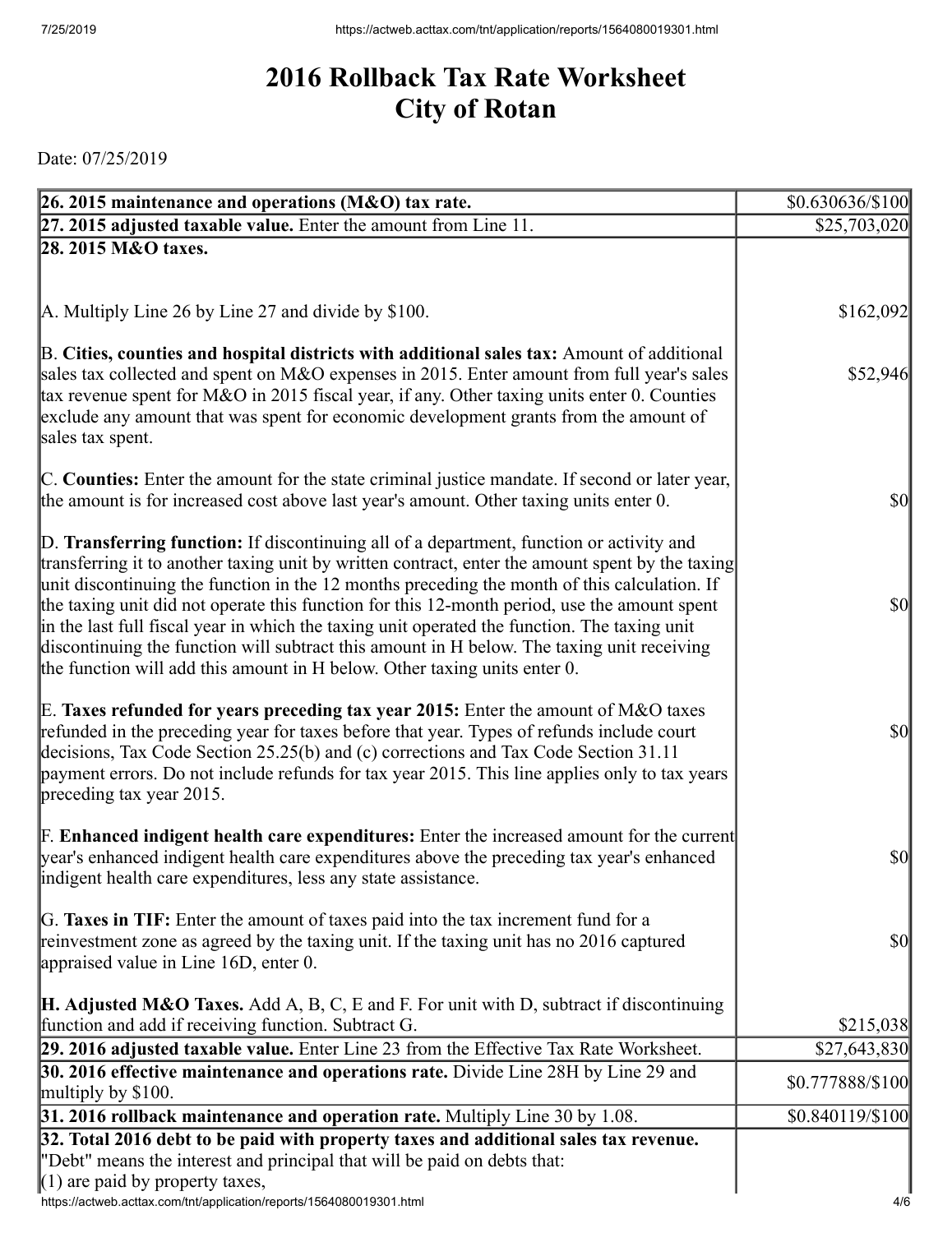| 7/25/2019                                                                       | https://actweb.acttax.com/tnt/application/reports/1564080019301.html                                                                                                                                                                                                                     |                                     |
|---------------------------------------------------------------------------------|------------------------------------------------------------------------------------------------------------------------------------------------------------------------------------------------------------------------------------------------------------------------------------------|-------------------------------------|
| $(2)$ are secured by property taxes,                                            |                                                                                                                                                                                                                                                                                          |                                     |
| $(3)$ are scheduled for payment over a period longer than one year and          |                                                                                                                                                                                                                                                                                          |                                     |
| $(4)$ are not classified in the taxing unit's budget as M&O expenses.           |                                                                                                                                                                                                                                                                                          |                                     |
| payments. List the debt in Schedule B: Debt Service.                            | A. Debt also includes contractual payments to other taxing units that have incurred debts on<br>behalf of this taxing unit, if those debts meet the four conditions above. Include only<br>amounts that will be paid from property tax revenue. Do not include appraisal district budget | $\vert \mathbf{S} \mathbf{0} \vert$ |
| B. Subtract unencumbered fund amount used to reduce total debt.                 |                                                                                                                                                                                                                                                                                          |                                     |
|                                                                                 |                                                                                                                                                                                                                                                                                          | $\vert \mathbf{S} \mathbf{O} \vert$ |
| C. Subtract amount paid from other resources.                                   |                                                                                                                                                                                                                                                                                          |                                     |
|                                                                                 |                                                                                                                                                                                                                                                                                          |                                     |
| D. Adjusted debt. Subtract B and C from A.                                      |                                                                                                                                                                                                                                                                                          |                                     |
|                                                                                 |                                                                                                                                                                                                                                                                                          | $\vert \mathbf{S} \mathbf{0} \vert$ |
|                                                                                 |                                                                                                                                                                                                                                                                                          | $ 10\rangle$                        |
|                                                                                 | 33. Certified 2015 excess debt collections. Enter the amount certified by the collector.                                                                                                                                                                                                 | $ 10\rangle$                        |
| 34. Adjusted 2016 debt. Subtract Line 33 from Line 32D.                         |                                                                                                                                                                                                                                                                                          | $\vert \mathbf{S} \mathbf{0} \vert$ |
|                                                                                 | $35.$ Certified 2016 anticipated collection rate. Enter the rate certified by the collector. If                                                                                                                                                                                          | 100.00%                             |
| the rate is 100 percent or greater, enter 100 percent.                          |                                                                                                                                                                                                                                                                                          |                                     |
| 36. 2016 debt adjusted for collections. Divide Line 34 by Line 35               |                                                                                                                                                                                                                                                                                          | $\vert \mathbf{S} \mathbf{O} \vert$ |
| $37.2016$ total taxable value. Enter the amount on Line 19.                     |                                                                                                                                                                                                                                                                                          | \$27,870,710                        |
| <b>38. 2016 debt tax rate.</b> Divide Line 36 by Line 37 and multiply by \$100. |                                                                                                                                                                                                                                                                                          | \$0/\$100                           |
| <b>39. 2016 rollback tax rate.</b> Add Lines 31 and 38.                         |                                                                                                                                                                                                                                                                                          | \$0.840119/\$100                    |
|                                                                                 | 40. COUNTIES ONLY. Add together the rollback tax rates for each type of tax the county                                                                                                                                                                                                   |                                     |
| levies. The total is the 2016 county rollback tax rate.                         |                                                                                                                                                                                                                                                                                          |                                     |

A taxing unit that adopted the additional sales tax must complete the lines for the Additional Sales Tax Rate. A taxing unit seeking additional rollback protection for pollution control expenses completes the Additional Rollback Protection for Pollution Control.